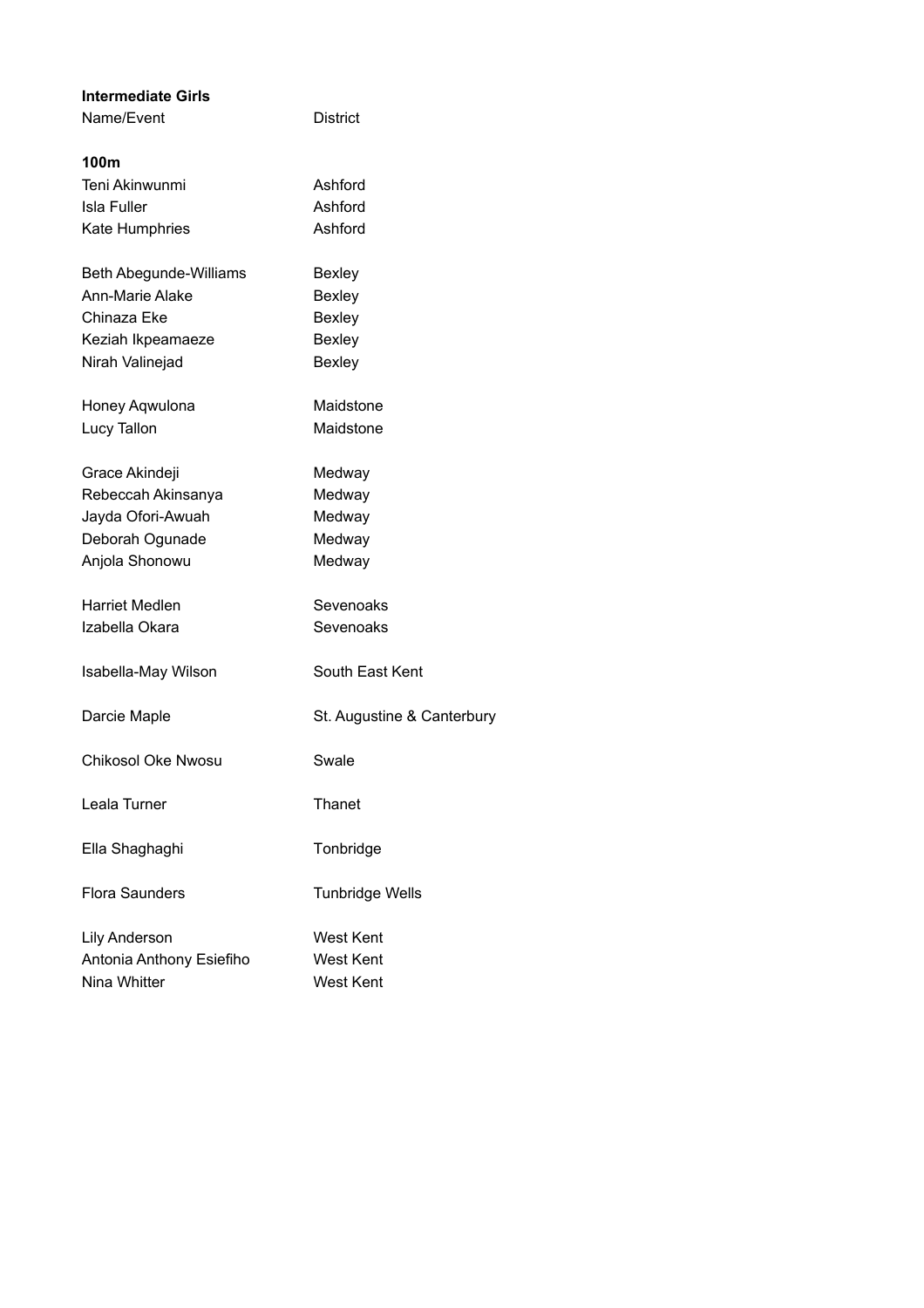| 200m                     |                            |
|--------------------------|----------------------------|
| Teni Akinwunmi           | Ashford                    |
| Onajite Omoru            | Ashford                    |
| Megan Sloan              | Ashford                    |
|                          |                            |
| Chinaza Eke              | <b>Bexley</b>              |
| Omolola Ojekunle         | <b>Bexley</b>              |
| Daisy Rowland            | <b>Bexley</b>              |
|                          |                            |
| Olivia Ryan              | Maidstone                  |
|                          |                            |
| Lucy Tallon              | Maidstone                  |
|                          |                            |
| Grace Akindeji           | Medway                     |
| Rebeccah Akinsanya       | Medway                     |
|                          |                            |
| <b>Harriet Medlen</b>    | Sevenoaks                  |
|                          |                            |
| <b>Emily-Rose Evans</b>  | South East Kent            |
|                          |                            |
| Darcie Maple             | St. Augustine & Canterbury |
|                          |                            |
| Sienna Horlor            | Swale                      |
|                          |                            |
| Poppy Rowland-Hill       | Thanet                     |
| Leala Turner             | Thanet                     |
|                          |                            |
| Ella Monk                | Tonbridge                  |
|                          |                            |
| 300m                     |                            |
|                          | Ashford                    |
| Megan Sloan              |                            |
|                          |                            |
| Quiana Dillon-Bent       | Bexley                     |
|                          |                            |
| Princess Assemota        | Medway                     |
| Evie Cameron             | Medway                     |
| Lauren Springham         | Medway                     |
| Ruby Towler              | Medway                     |
|                          |                            |
| Anne-Sophie Bremans      | Sevenoaks                  |
| <b>Abbe Clarke</b>       | Sevenoaks                  |
| Alexia Scotiniadis       | Sevenoaks                  |
|                          |                            |
| Olivia Evans             | South East Kent            |
|                          |                            |
|                          |                            |
| <b>Charlotte Henrich</b> | St. Augustine & Canterbury |
|                          |                            |
| Tallulah Ndikanwu        | West Kent                  |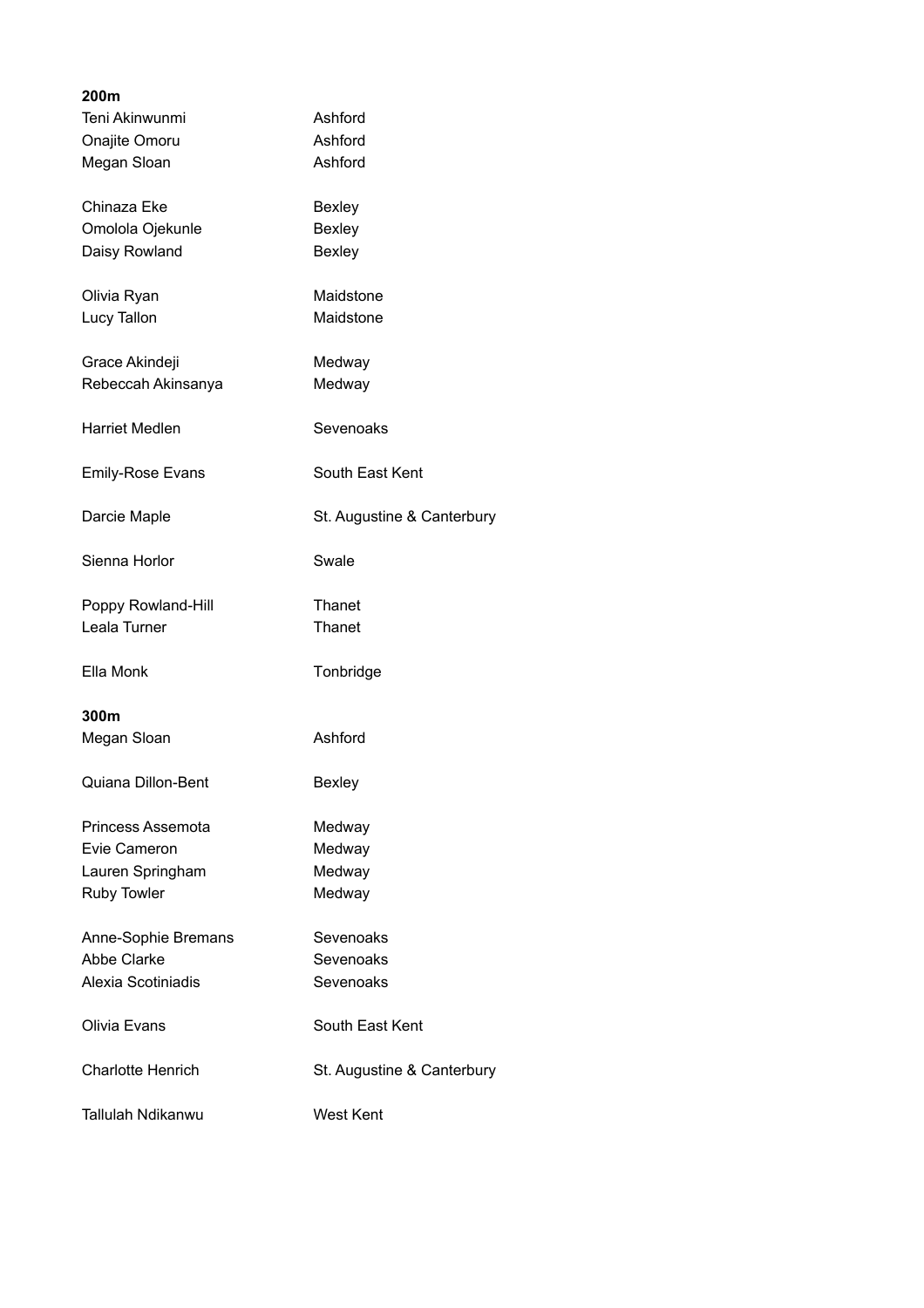| 800m                     |                            |
|--------------------------|----------------------------|
| Lauren Raine             | <b>Bexley</b>              |
| Macey Sawyer             | Medway                     |
| Anne-Sophie Bremans      | Sevenoaks                  |
| Abbe Clarke              | Sevenoaks                  |
| <b>Emily Mackenzie</b>   | Shepway                    |
| Zoe Rogers               | St. Augustine & Canterbury |
| Natalia Austin           | Thanet                     |
| Mercedes McGivern        | Thanet                     |
| Ruby Masson              | Tonbridge                  |
| Lola Bischoff            | <b>West Kent</b>           |
| Chiani-Rae Garland       | <b>West Kent</b>           |
| Tallulah Ndikanwu        | <b>West Kent</b>           |
|                          |                            |
| 1500m                    |                            |
| Pelin Irfan              | <b>Bexley</b>              |
| Lexie Johnson            | Dartford & Gravesend       |
| <b>Beth Palmer</b>       | Maidstone                  |
| Nancy Wheeler            | South East Kent            |
| Lola Sutton              | Thanet                     |
| Carys Firth              | West Kent                  |
| Olivia Magee-Brown       | <b>West Kent</b>           |
| Molly-May Mooney-Clarke  | <b>West Kent</b>           |
| <b>Liberty Whyte</b>     | West Kent                  |
|                          |                            |
| 3000m<br>Gabriella Horne | Medway                     |
| Abigail Royden           | Medway                     |
|                          |                            |
| <b>Millie Dack</b>       | South East Kent            |
| <b>Emily Geake</b>       | Tonbridge                  |
| <b>Polly Moses</b>       | Tonbridge                  |
| Lily Slack               | <b>Tunbridge Wells</b>     |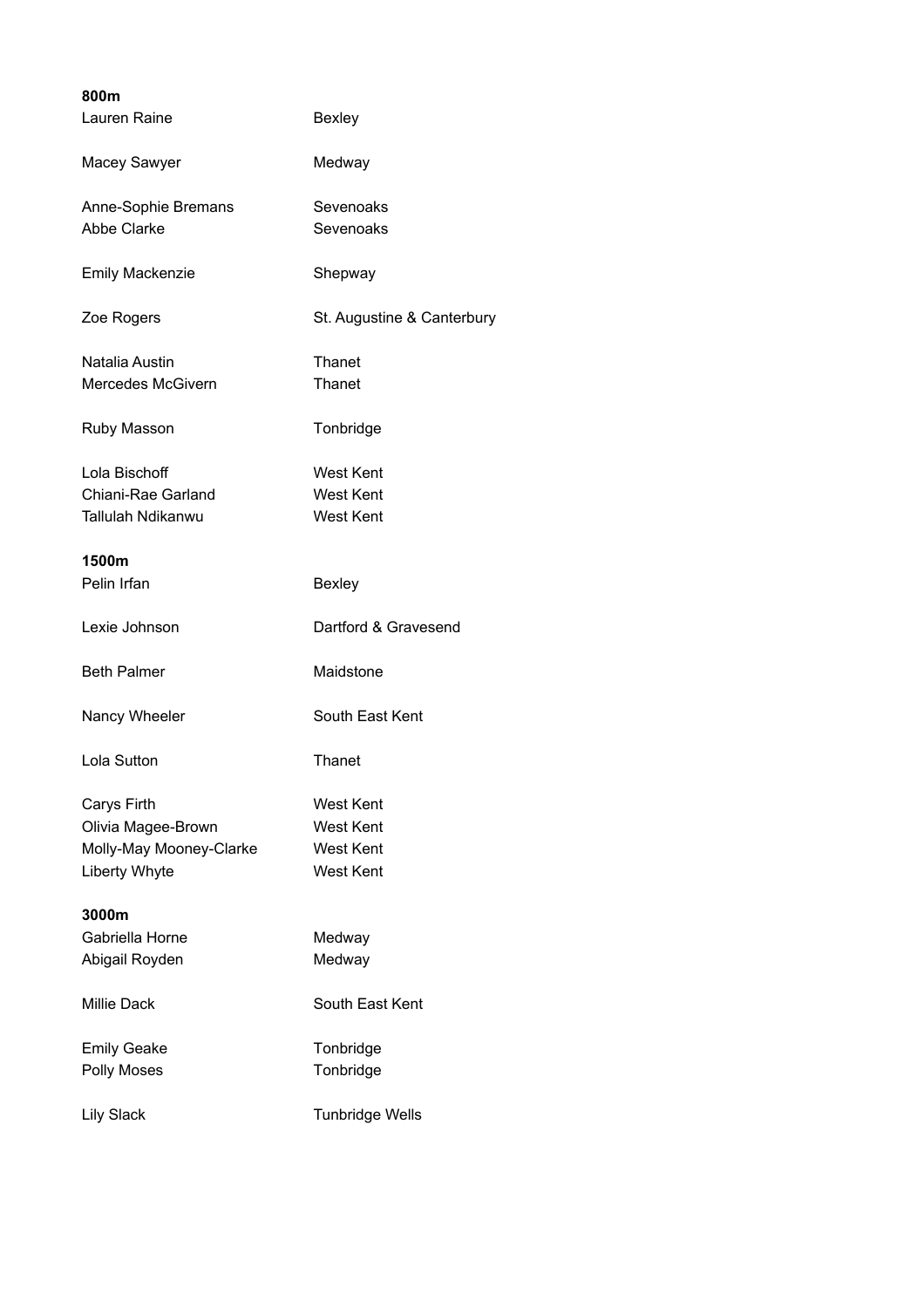| 80m Hurdles                        |                        |
|------------------------------------|------------------------|
| <b>Isla Fuller</b>                 | Ashford                |
| Isobel Walwyn                      | <b>Bexley</b>          |
| <b>Emily Moyle</b>                 | Maidstone              |
| Daisy Snell                        | Sevenoaks              |
| Lola Brett                         | Thanet                 |
| Neve Bachelor<br>Amelie Rabbidge   | Tonbridge<br>Tonbridge |
| Matilda Secker                     | <b>Tunbridge Wells</b> |
| Emma Powell                        | <b>Bexley</b>          |
| 300m Hurdles<br><b>Emily Moyle</b> | Maidstone              |
| Nia Thomas<br><b>Ruby Towler</b>   | Medway<br>Medway       |
| Neve Bachelor                      | Tonbridge              |
| 1500m S/C                          |                        |
| Poppy Kybert                       | Dartford & Gravesend   |
| <b>Lily Crossley</b>               | Maidstone              |
| Amber Cockburn                     | Sevenoaks              |
| Sophie Slack                       | <b>Tunbridge Wells</b> |
| <b>Isla Spink</b>                  | <b>West Kent</b>       |
| <b>High Jump</b>                   |                        |
| Grace O'Connell                    | Medway                 |
| Poppy Rowland-Hill                 | Thanet                 |
| Ella Monk                          | Tonbridge              |
| Matilda Secker                     | <b>Tunbridge Wells</b> |
| Nina Whitter                       | <b>West Kent</b>       |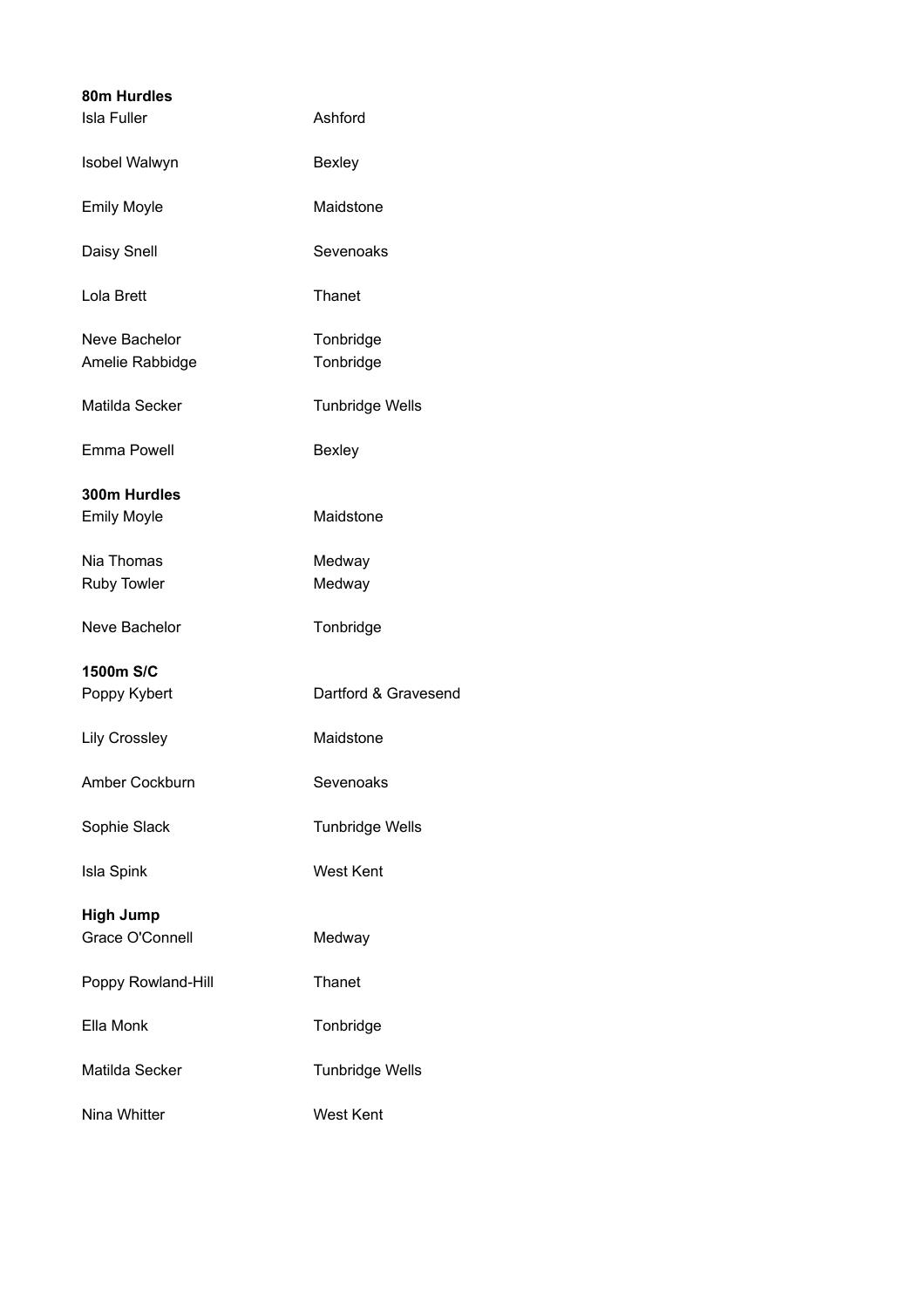| Long Jump<br>Elena Kalemtzaki<br>Jonjon Yip           | Ashford<br>Ashford                                                         |
|-------------------------------------------------------|----------------------------------------------------------------------------|
| Guiana Dillon-Bent<br>Isobel Walwyn                   | <b>Bexley</b><br><b>Bexley</b>                                             |
| Molly Rein                                            | Maidstone                                                                  |
| Daisy Snell                                           | Sevenoaks                                                                  |
| Isabella-May Wilson                                   | South East Kent                                                            |
| Eve Seery                                             | St. Augustine & Canterbury                                                 |
| <b>Chikosol Oke Nwosu</b>                             | Swale                                                                      |
| Elizabeth Smith                                       | <b>Tunbridge Wells</b>                                                     |
| <b>Triple Jump</b><br>Elena Kalemtzaki                | Ashford                                                                    |
| Emma Powell                                           | <b>Bexley</b>                                                              |
| Alexia Scotiniadis                                    | Sevenoaks                                                                  |
| <b>Willow Ainslie</b>                                 | <b>Tunbridge Wells</b>                                                     |
| <b>Shot</b><br>Paige Andrews<br><b>Katie Pett</b>     | Ashford<br>Ashford                                                         |
| Sonia Onolememen                                      | Bexley                                                                     |
| <b>Eleanor Russell</b>                                | Dartford & Gravesend                                                       |
| Jayda Ofori-Awuah                                     | Medway                                                                     |
| Eva Okara                                             | Sevenoaks                                                                  |
| Milly Sheehan                                         | Shepway                                                                    |
| Eve Seery                                             | St. Augustine & Canterbury                                                 |
| <b>Harriet Edwards</b><br>Amelia Lawton<br>Millie Vas | Thanet<br>Thanet<br>Thanet                                                 |
| Emma Botes<br><b>Emily Holden</b><br>Elizabeth Smith  | <b>Tunbridge Wells</b><br><b>Tunbridge Wells</b><br><b>Tunbridge Wells</b> |